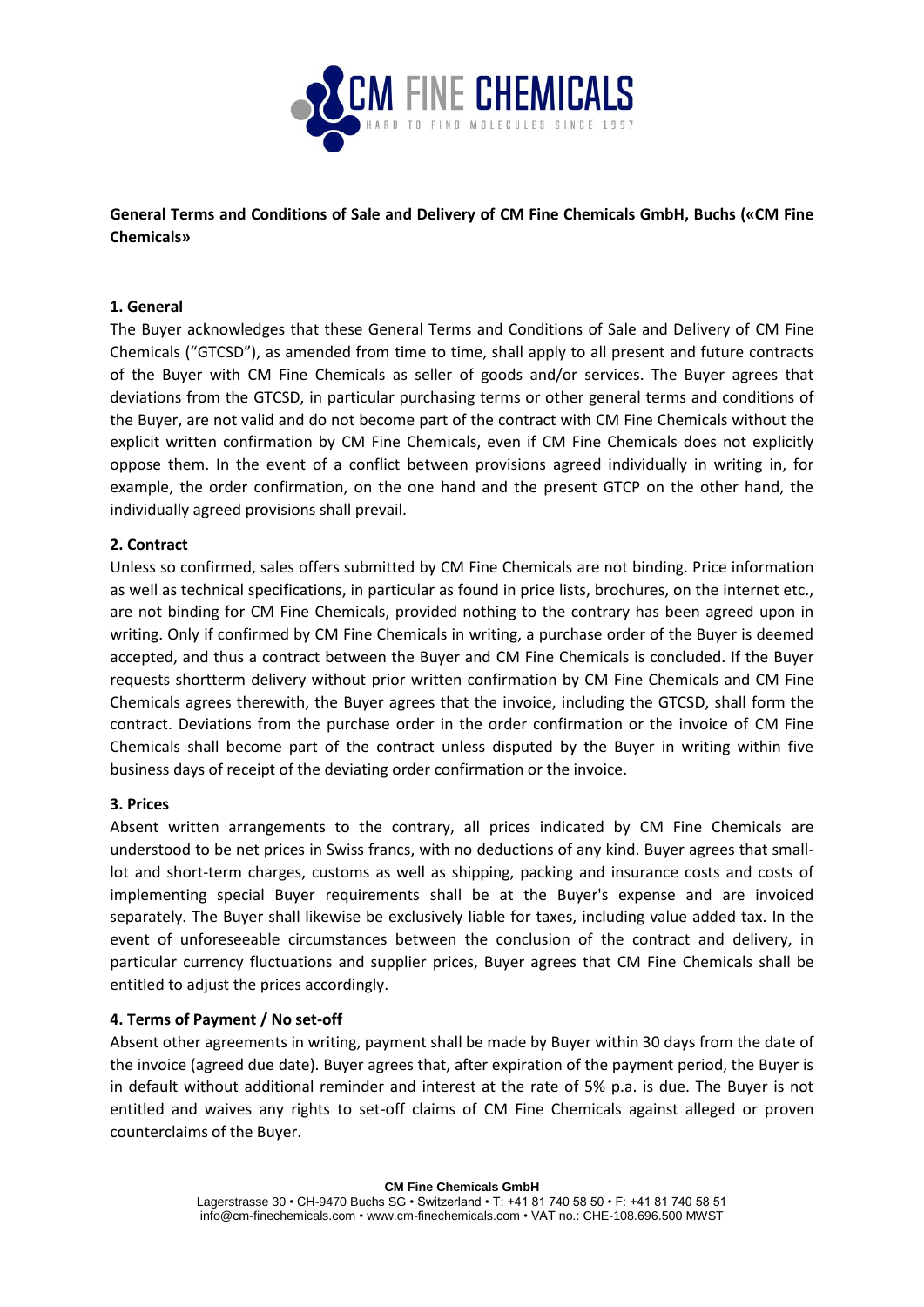

### **5. Delivery**

The date of delivery specified in the order confirmation or invoice shall apply. Such dates of delivery are not to be deemed fixed deadlines unless so confirmed in writing by CM Fine Chemicals. The delivery date shall be extended if (i) CM Fine Chemicals does not timely receive the specifications required for the performance of the contract or if the Buyer subsequently alters the specifications and thereby causes a delay in delivery; or if (ii) Hindrances arises, e.g. delay of CM Fine Chemicals suppliers, delay in transit etc.) which CM Fine Chemicals cannot overcome despite application of due care, regardless of whether such hindrances arise at CM Fine Chemicals, at the Buyer or at a third party. In the event of late delivery, the Buyer shall have no right to indemnity, compensation for damages or additional performance. The Buyer agrees that, in case of delivery delays, the Buyer shall not have the right to withdraw from or rescind the contract. If CM Fine Chemicals is unable to deliver on time, or at all, due to events occurring at CM Fine Chemicals or its suppliers beyond its control, CM Fine Chemicals shall have the right to withdraw from the contract in whole or part. In particular, CM Fine Chemicals reserves the right to effect partial deliveries. For as long as the Buyer is in delay with a payment or its solvency is at risk, CM Fine Chemicals is entitled to hold back further deliveries. CM Fine Chemicals may withdraw from or rescind the contract if performance thereof is not ensured to CM Fine Chemicals' discretion within a reasonable time. Any additional claims of CM Fine Chemicals shall remain unaffected thereby.

### **6. Transfer of Benefit and Risk**

Unless agreed otherwise in writing, benefit and risk shall pass to the Buyer no later than in the moment of the delivery of the goods to the carrier in which case CM Fine Chemicals has discharged its obligations. If dispatch is delayed at the Buyer's request or for other reasons not imputable to CM Fine Chemicals, risk shall pass to the Buyer at the time originally specified for delivery. From this moment on, the shipments shall be stored and insured at the Buyer's exclusive expense and risk.

### **7. Reservation of Ownership/Title**

Until receipt of the entire payment, the goods sold to the Buyer shall remain the exclusive property of CM Fine Chemicals. CM Fine Chemicals is authorised to register this reservation of title in the Swiss Registry of Reservations of Title or in corresponding registries in other countries, and the Buyer shall be obliged to cooperate and execute upon first demand all the steps required for such registration.

### **8. Packaging Material**

CM Fine Chemicals does not take back packaging and transport material unless a legal duty to do so exists. The Buyer agrees to dispose of the packing material at its own expense.

### **9. Place of Fulfillment**

Place of fulfillment for goods and services shall be the place indicated by CM Fine Chemicals.

### **10. Inspections and Acceptance of Shipments**

The Buyer shall inspect shipments within five business days of receipt and shall notify CM Fine Chemicals in writing and in reasonable detail of any defects within this term. After the elapse of this term and absent any such written defect notice the goods are considered accepted by Buyer.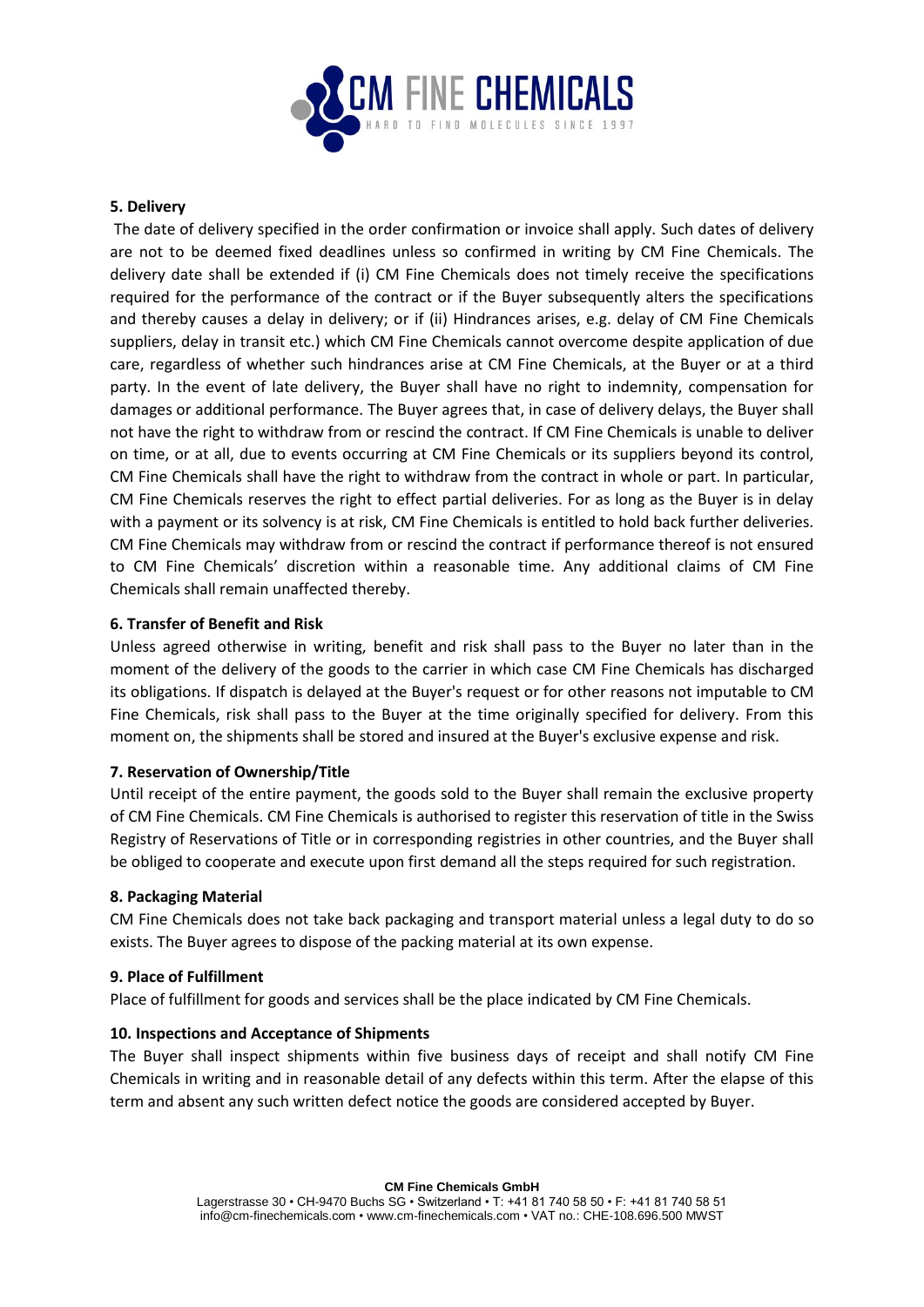

#### **11. Warranty**

The warranty period shall commence upon arrival of the shipment at the place of fulfillment and shall, as a rule, last for 12 months, subject to an earlier lapsing due to the expiration date of a product (e.g. any kind of reagents etc.). The warranty given by CM Fine Chemicals is limited to the agreed materials, workmanship and appearance as specified in the certificate of analysis or in the order confirmation. No warranty is given for consumable materials. The Buyer's claim shall be limited to replacement or repair of the defective goods or reduction of the price, which is at the sole discretion of CM Fine Chemicals. Recession of the contract and abatements are excluded. The warranty shall expire early if the Buyer or a third party improperly undertakes or attempts alterations or repairs or if the Buyer, in the event of a defect, does not immediately give CM Fine Chemicals the opportunity to remedy the defect. CM Fine Chemicals shall not be liable for defects arising from inaccurate or imprecise information provided by the Buyer. CM Fine Chemicals shall further not be liable for defects arising in consequence of natural wear and tear, improper maintenance, improper use, excessive load or other causes not imputable to CM Fine Chemicals. Any additional liability of CM Fine Chemicals is excluded to the maximum extent permissible by law, in particular for indirect and consequential losses such as lost profits, unrealized savings or third party claims and, in particular, also for losses caused by officers, employees or auxiliary persons utilized by CM Fine Chemicals. In the event that a product liability claim is lodged against CM Fine Chemicals by a third party in respect of a defect not imputable to CM Fine Chemicals, the Buyer shall hold CM Fine Chemicals harmless for all costs incurred thereby.

### **12. Liability**

CM Fine Chemicals shall only be liable in case of intention and gross negligence. Any liability of CM Fine Chemicals for negligence, for acts of auxiliary persons as well as indirect and consequential losses are excluded to the maximum extent permissible by law.

### **13. Confidentiality**

Information supplied by CM Fine Chemicals to the Buyer for purposes of contract performance may not be used for other purposes of the Buyer nor disclosed to third parties. CM Fine Chemicals shall likewise not disclose the Buyer's confidential information and trade secrets to third parties.

#### **14. Force Majeure**

Interruptions of operations of the parties or of third parties, delays in delivery, failures of CM Fine Chemicals suppliers to deliver, lack of raw material or energy, interruptions in traffic, to the extent that such events were not foreseeable, as well as war, riots, strikes, lockouts, official orders and other cases of force majeure shall release the affected party from its obligations, in particular, the obligation to deliver or accept, as long as the interruption lasts and to the extent that it affects the party. If the delivery or its acceptance is thereby delayed by more than one month, the parties shall agree on how to proceed. If no agreement is reached, then at the earliest after another month, the parties may resort to the competent court pursuant to Art. 16, below, which shall then decide.